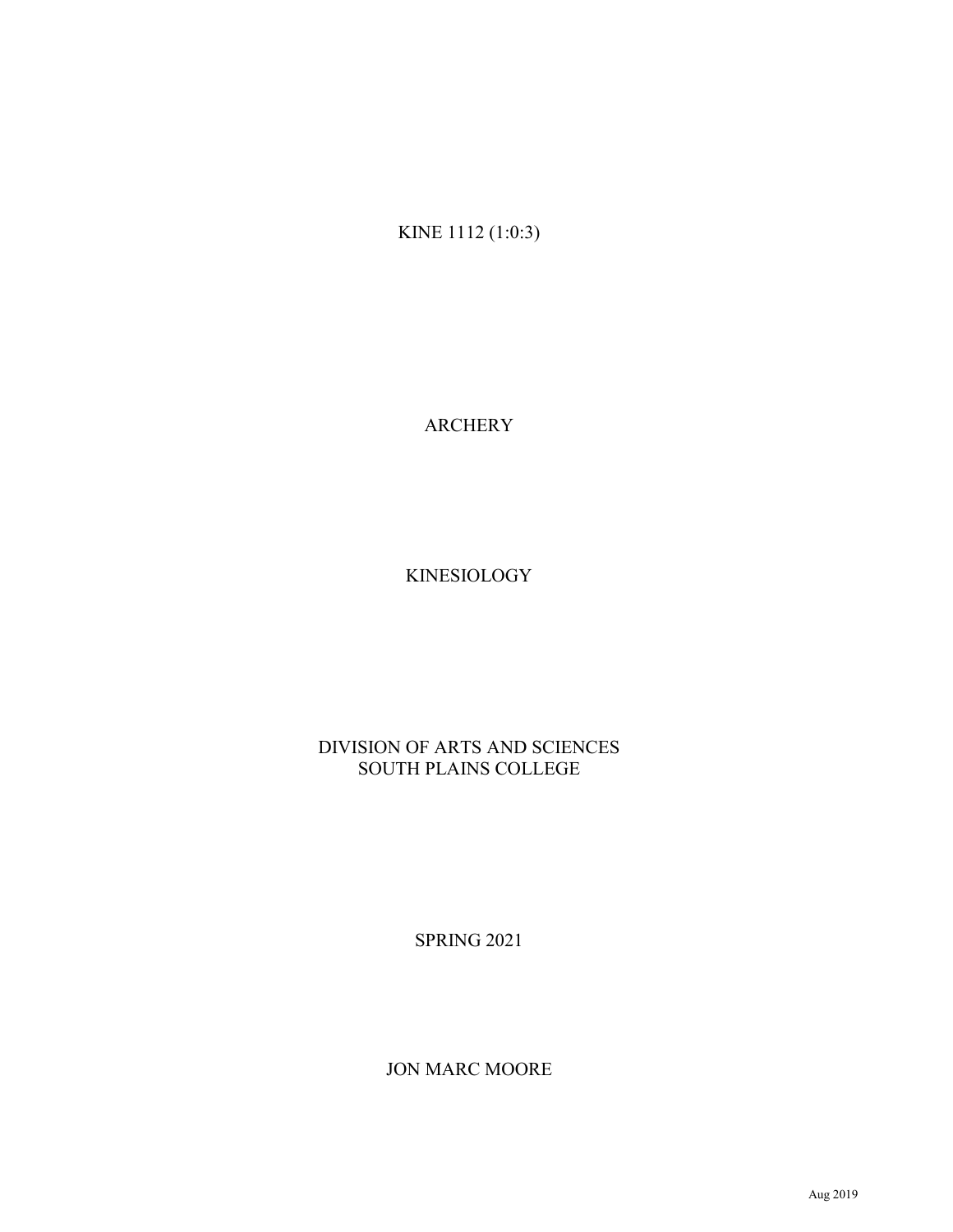## **Archery KINE 1112**

Jon Marc Moore Physical Education Complex Office # 104 Phone Ext.2229 (716-2229) E-mail:  $imover@southplainscollege.edu$ Office hours posted on my office door

**Purpose:** To have each student complete the objectives on the activity of archery through current literature, instructor demonstration and class participation of the activity itself and to promote archery as a lifetime activity.

> *It is the policy of South Plains College for the Fall 2020 semester that as a condition of oncampus enrollment, all students are required to engage in safe behaviors to avoid the spread of COVID-19 in the SPC community. Such behaviors specifically include the requirement that all students properly wear CDC-compliant face coverings while in SPC buildings including in classrooms, labs, hallways, and restrooms. Failure to comply with this policy may result in dismissal from the current class session. If the student refuses to leave the classroom or lab after being dismissed, the student may be referred to the Dean of Students on the Levelland campus or the Dean/Director of external centers for Student Code of Conduct Violation.*

#### **General rules:**

of archery and how it all works together

-No foul language -No inappropriate clothing -No food or drink within the gym -No cell phones or communications devices to be used -No disruptive behavior -Face covering required **Violation of these rules will result in a warning for the first offense, second offense and expulsion from the class on the third offense. If expelled from the class the student will have to meet with the teacher before being allowed back in the classroom.**

**Equipment and/or text needed for this class:** There is no textbook required. The instructor will provide written information for the class. The college will provide all archery equipment. The students will be encouraged to purchase their own archery gloves and arm guards. You can use your own equipment (recurve bows only).

**Injuries/medical:** If they occur during class, report the injury to the instructor immediately. If you incur an injury outside of class or have an illness or medical condition that will affect your daily activity inform the instructor to make alternative assignments.

## **Course Learning Objectives: Evaluation: Evaluation: Evaluation: Exam/Daily assignments Exam/Daily assignments** the basic history, terminology and safety of archery. Each student will demonstrate knowledge and Final Exam/Daily assignments understanding of the archery equipment and the skills to use it properly. Each student will demonstrate the skills of shooting Skills testing Skills testing including stance, knocking the arrow, sight adjustments, drawing, aiming, anchor point, release and improvements on skills post tests. Each student will demonstrate knowledge of Final Exam/Instructor observation scoring and tournament rules for competitions. Each student will understand the relationship between Skills testing muscles , skeletal system and the movements of the activity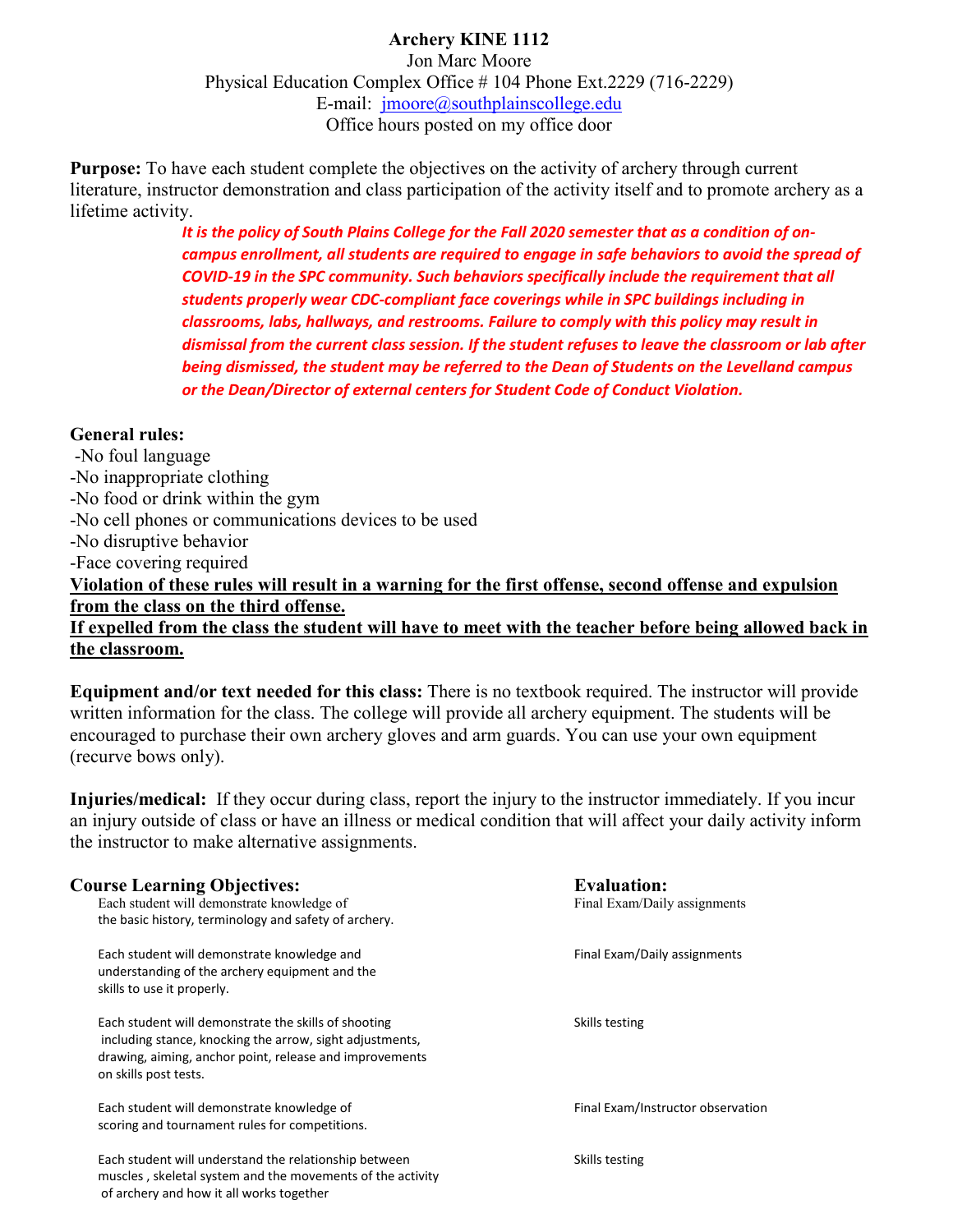| Component                                            | Instrument                                                                                                                                                                                                                                                     | Value |
|------------------------------------------------------|----------------------------------------------------------------------------------------------------------------------------------------------------------------------------------------------------------------------------------------------------------------|-------|
| Daily participation grade                            | Attendance records<br>and instructor observation                                                                                                                                                                                                               | 70%   |
| Daily skill grade                                    | Observation and documentation<br>of correct form and execution<br>of daily skills, objectives, exercises<br>& improvements on post tests<br>(posted as the weekly grade $(15)$ in the<br>Gradebook-attend both days per week 100,<br>miss one day per week 50, |       |
|                                                      | miss both days per week 0)                                                                                                                                                                                                                                     |       |
| Quizzes and assignments<br>(these will be announced) | Quiz, papers over<br>assigned information, improvements<br>on skills post tests                                                                                                                                                                                | 20%   |
| One major exam<br>(Final)                            | Written exam over information covered 10%<br>during class                                                                                                                                                                                                      | 100%  |
|                                                      |                                                                                                                                                                                                                                                                |       |

# **A=90-100 B=80-89.9 C=70-79.9 D=60-69.9 F=00-59.9**

**Grading procedure/policy:(I do not use Blackboard Gradebook)**

Grade progress reports will be at mid-term and/or at the students request

**DROPS**: Instructor will attempt to contact through email before dropping due to numerous unexcused absences and failing grades. Disciplinary drops will be taken care of by the instructor.

**Tardies and non-participations (NP):** Three Tardies equal one absence. NPs occur when a student is in attendance but cannot participate due to illness or injury. Every three NPs constitute one absence. If the student comes in late to class it is the student's responsibility to inform the teacher that they are in attendance for said class. Please do so after class. **You, the student, are responsible for material missed during your absence.** 

**Attendance Policy:** SPC school sponsored activities, funerals and jury duty are excused but *you must have documentation.* . **You, the student, are responsible for material missed during your absence.**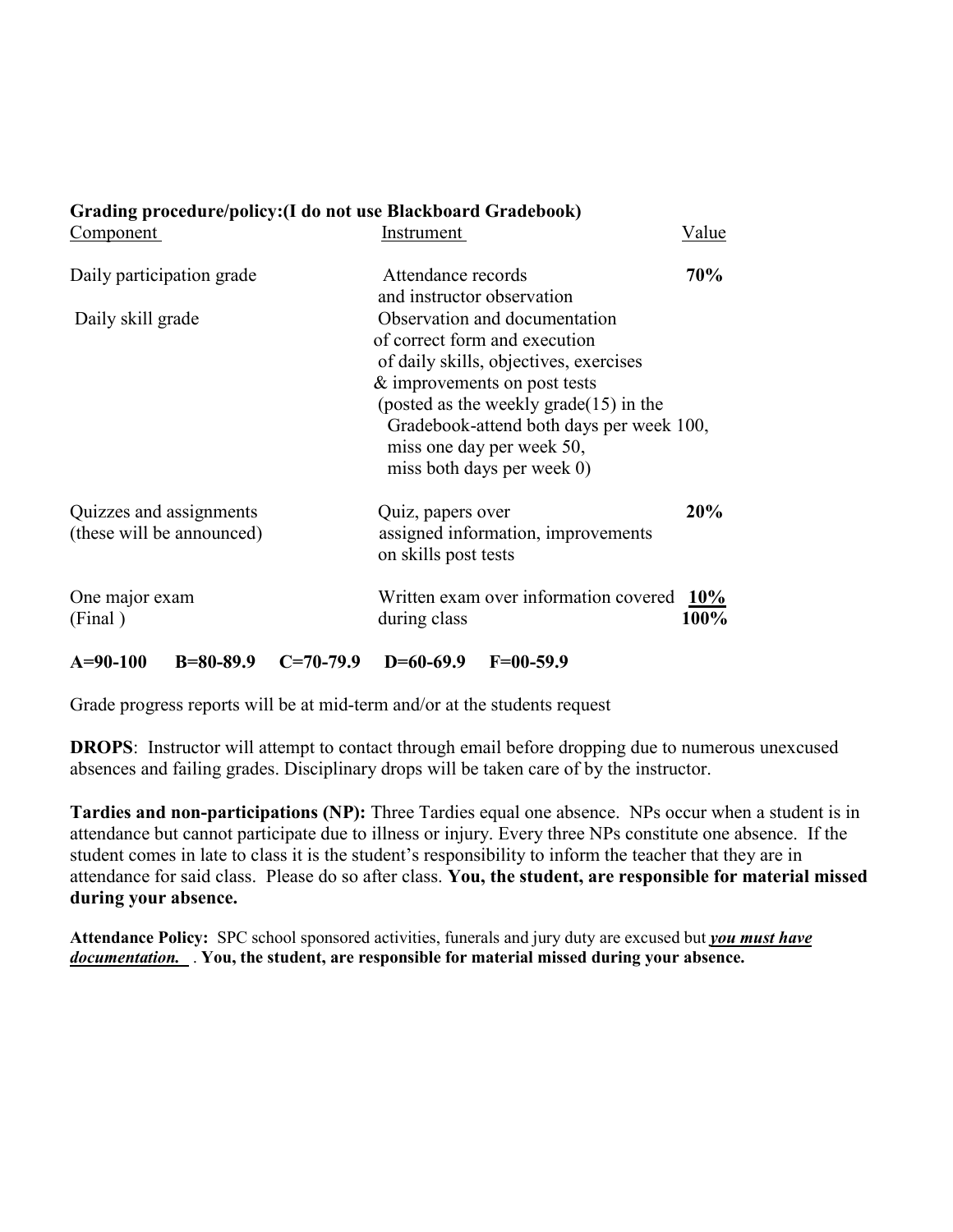**Calendar** (tentative schedule subject to modification):

Wk1-Syllabus, roll check, introductions, becoming familiar with the indoor range and issuing equipment history, safety and determine eye dominance (assignment 1 due)

Wk2- Practice on correct grip, stance, draw, anchor, release and sighting in on the target

Wk3-Practice on all of the above and begin pre tests at  $2<sup>nd</sup>$  red line, half court,  $3<sup>rd</sup>$  red line and back freethrow line

Wk4- Wk6-Practice on all skills and arm strength, earlier semester video of students form and watch the video with each student and evaluate skills (assignment 2 due)

Wk7- Wk8-Continue to practice on skills from all pre tests distances and begin singles tournament (round robin) quiz 1

Wk9-3 person team tournament competition (round robin) and score prediction tournament

Wk10-Wk11-Repetition practice at all distances and continue singles tournament

Wk12-Low score prediction tournament and teacher vs. student competition

Wk13- Practice for upcoming post tests

Wk14-Take scores from post tests on all distances (assignment 3)

Wk15-Paper animal target shoot

Wk16-Written final

### **(we will have outdoor archery when schedule and weather permits)**

*We will wipe down the bows and arrows after each class day.*